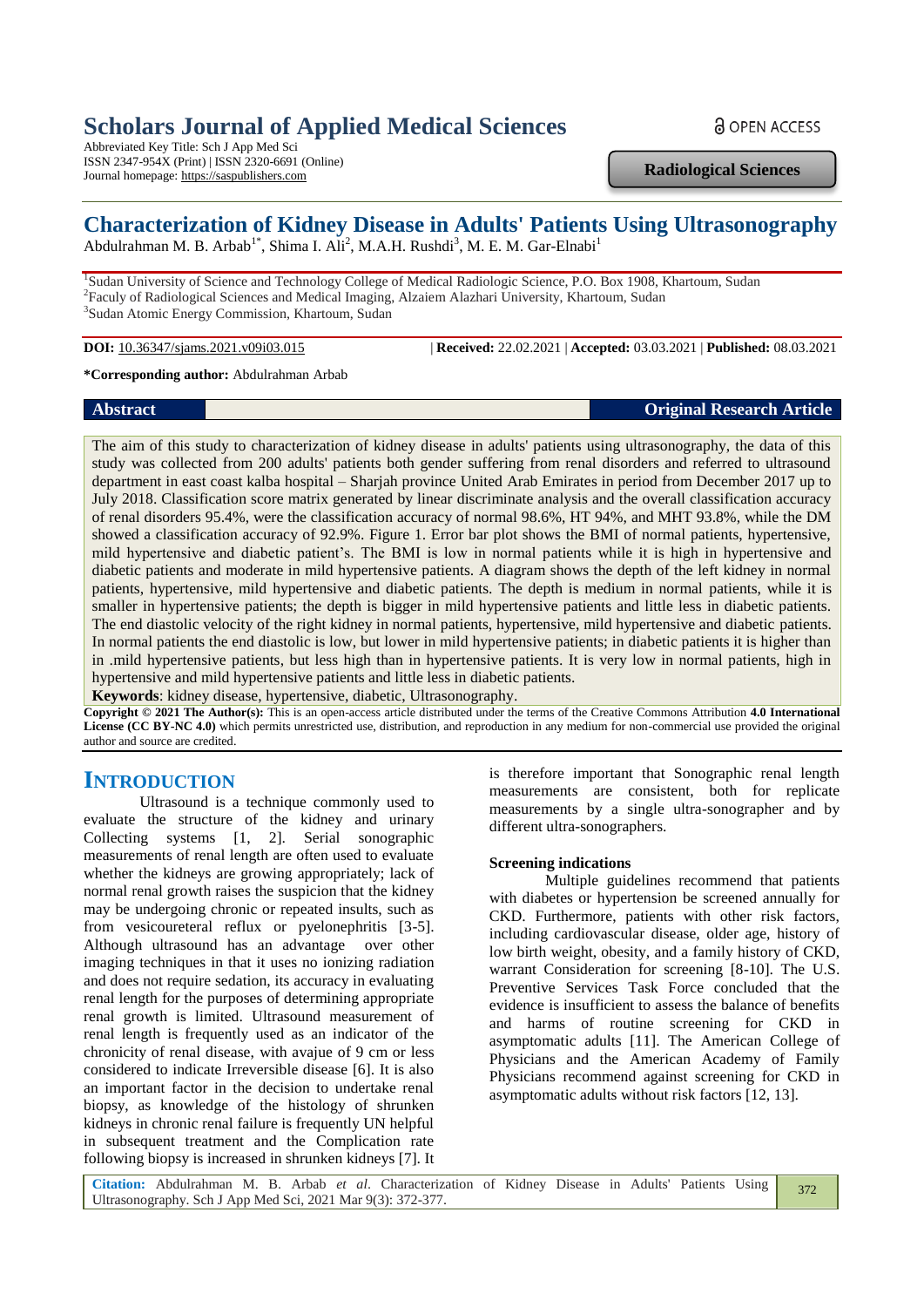#### **Screening tests**

Screening for CKD includes measurement of serum creatinine, estimation of GFR using a serum creatinine-based equation, measurement of the urine albumin/creatinine ratio, and urinalysis [8]. Urinalysis has a high sensitivity for heavy proteinuria (greater than 300 mg per 24 hours, as estimated from the spot urine protein/creatinine ratio) but may not detect clinically significant lower levels (30 to 300 mg) [14]. Because albumin is the predominantly filtered glomerular protein, initial proteinuria evaluation using the spot urine albumin/creatinine ratio obtained from an early morning sample is recommended [8, 15, 16]. Timed 24 hoururine collections are no longer recommended as an initial diagnostic tool because of the potential for inadequate collection, inconvenience to patients, and the lack of diagnostic advantage over the urine albumin/creatinine ratio.

## **METHODOLOGY**

The data of this study was collected from 200 adults' patients both gender suffering from renal disorders and referred to ultrasound department in east coast kalba hospital – Sharjah province United Arab Emirates in period from December 2017 up to July 2018.

Tools and equipment's: Ultrasound system general electric GE. Transducer: highest frequency curved linear array probe possible, start with 5 MHZ and work down to 2 or 3 MHZ for larger patients with color and doppler capabilities. A high sweep speed will improve accuracy of the measurements taken to the spectral trace.

The patient's variables were age, gender, kidney volume and resistance index of the right and left kidneys.

#### **Scanning technique**

The patient should be lie supine, for the right kidney have the patient lie supine and place the probe in the right lower intercostal space in the mid axillary line. And the liver as your acoustic window and aim the probe slightly posteriorly toward the kidney. Gently rock the probe up and down or side to side to scan the interior kidney. Obtain longitudinal (long axis) and transverse (short axis) views.

For the left kidney the patient has lie supine or in the right lateral decubiti position, place the prob in the lower intercostal space on the posterior axial line. The placement will be more cephement and posterior than when visualizing right kidney, and again rock the probe to scan the entire kidney to obtain longitudinal and transverse view.

Assessing the arteries within the kidney parenchyma to assess any alteration in the waveforms. The RI should be low resistance. The acceleration time  $(AT)$  should be  $\lt$  70 msec, the probe is slowly moved superior and inferior to search for additional renal arteries. Any vessels identified must be traced to the kidney and confirm their identity. The kidneys will be atrophy with chronic renal failure and the length should be  $\leq$ 9 cm, the RI  $>$  0.8 cm for untreatable medical renal disease.

## **RESULTS**

### **Table-1: Showed the classification accuracy of the Predicted Group Membership for the four classes using linear discriminant analysis**

| <b>Classes</b>                                        |            | <b>Predicted Group Membership</b> |      |            |      |              |
|-------------------------------------------------------|------------|-----------------------------------|------|------------|------|--------------|
|                                                       |            | <b>Normal</b>                     | HТ   | <b>MHT</b> | DM   | <b>Total</b> |
| $\%$                                                  | Normal     | 98.6                              |      | 0.0        |      | 100.0        |
|                                                       | HT         | 4.5                               | 94.0 | 0.0        | 1.5  | 100.0        |
|                                                       | <b>MHT</b> | 6.2                               | 0.0  | 93.8       | 0.0  | 100.0        |
|                                                       | DM         | 4.1                               | 2.0  | 1.0        | 92.9 | 100.0        |
| 95.4% of original grouped cases correctly classified. |            |                                   |      |            |      |              |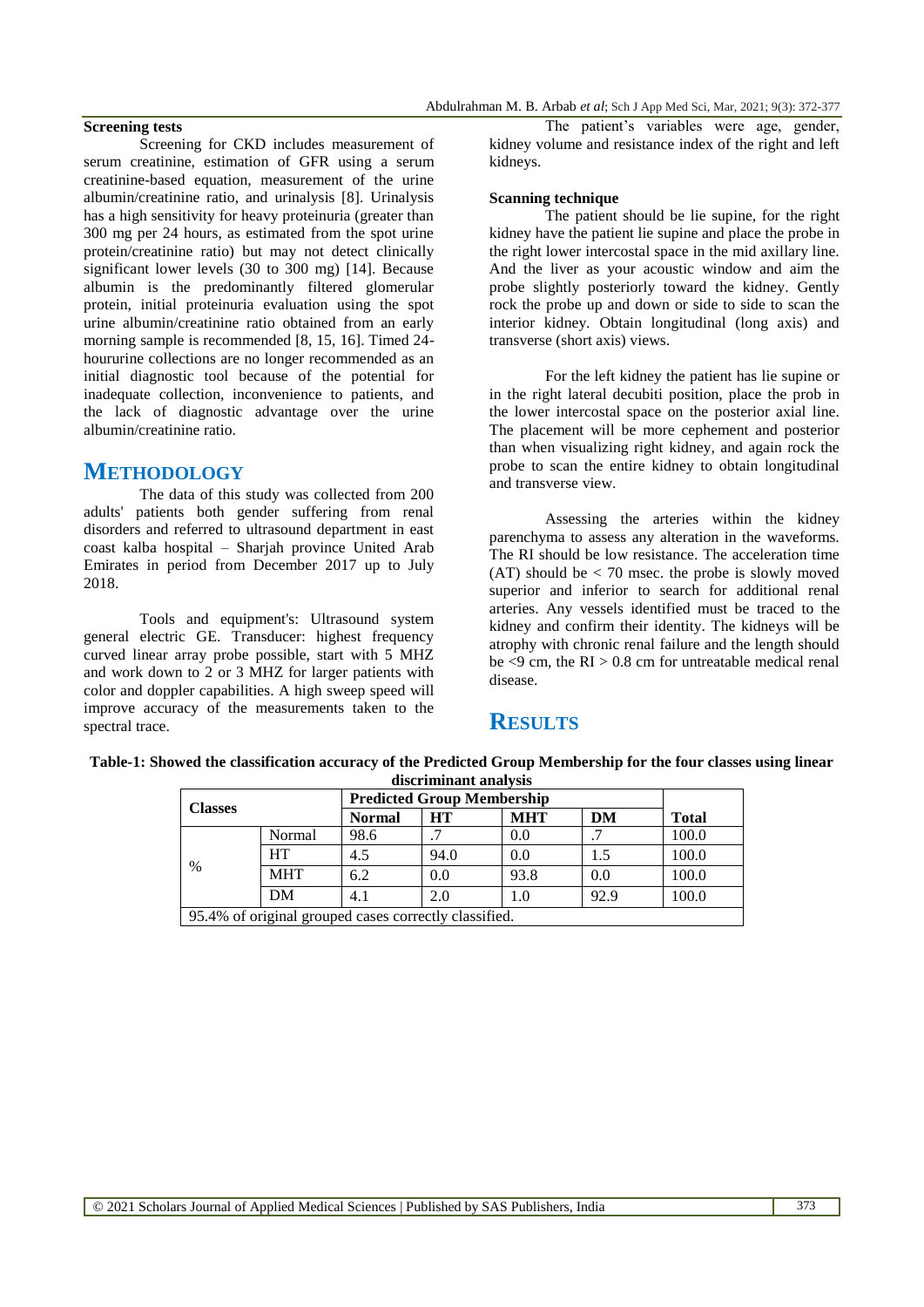Abdulrahman M. B. Arbab *et al*; Sch J App Med Sci, Mar, 2021; 9(3): 372-377



**Fig-1: Error bar plot shows the BMI of normal patients, hypertensive, mild hypertensive and diabetic patients. The BMI is low in normal patients while it is high in hypertensive and diabetic patients and moderate in mild hypertensive patients.**

**TTFF**







**Fig-3: Shows the end diastolic velocity of the right kidney in normal patients, hypertensive, mild hypertensive and diabetic patients. In normal patients the end diastolic is low, but lower in mild hypertensive patients; in diabetic patients it is higher than in .mild hypertensive patients, but less high than in hypertensive patients**

© 2021 Scholars Journal of Applied Medical Sciences | Published by SAS Publishers, India 374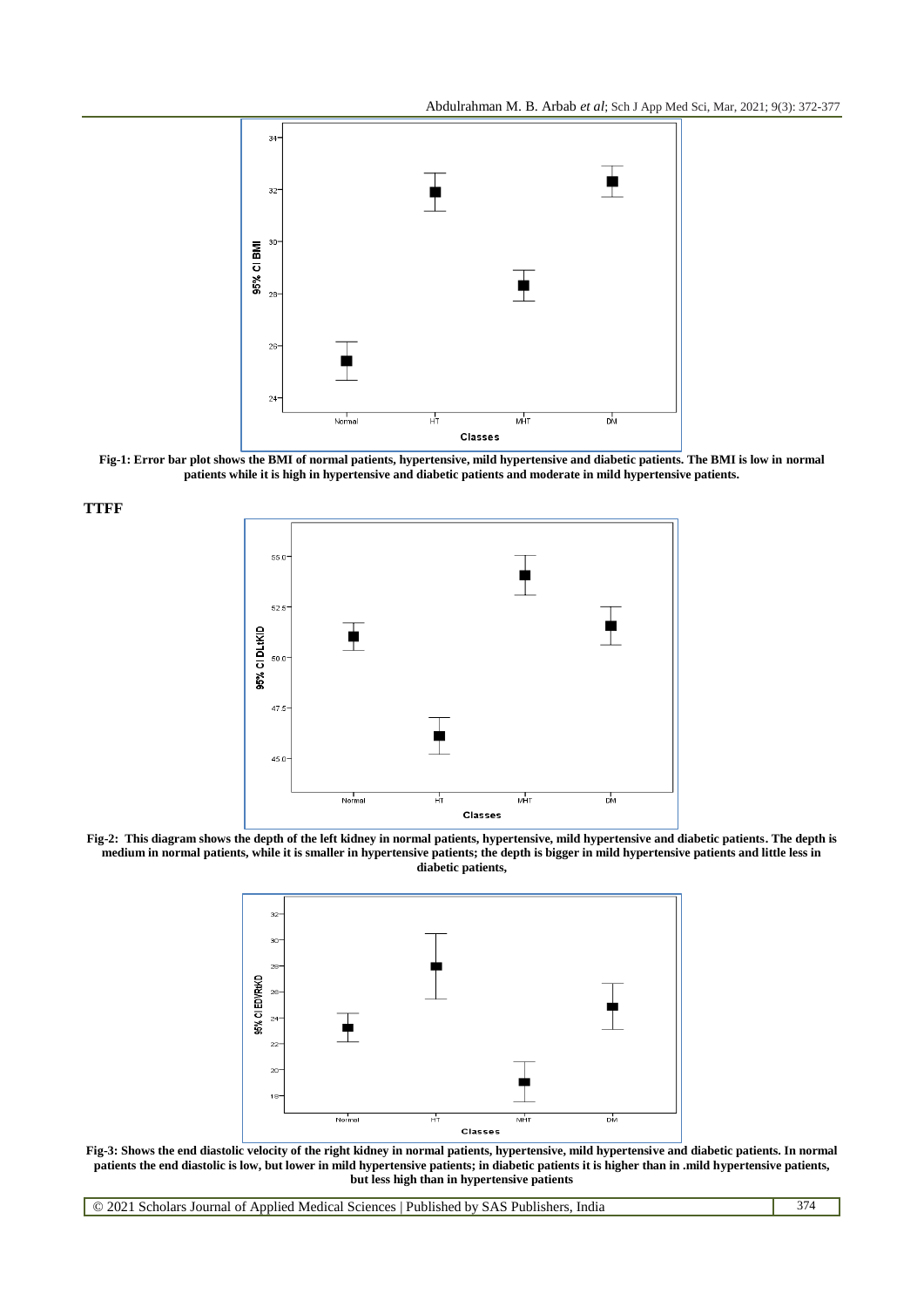Abdulrahman M. B. Arbab *et al*; Sch J App Med Sci, Mar, 2021; 9(3): 372-377



**Fig-4: This figure shows the acceleration time of the rt kidney, which is low in normal patients, lower in mild hypertensive patients, while it is higher in hypertensive patients and little less in diabetic ones**



**Fig-5: shows the end diastolic velocity of the left kidney in normal patients, hypertensive, mild hypertensive and diabetic patients. it is found to**  be high in diabetic patients, while it is very low in normal patents, a little bit more in hypertensive patients, and one more grad higher in **mild hypertensive patients**



**Fig-6: Shows the acceleration time of the left kidney in normal patients, hypertensive, mild hypertensive and diabetic ones**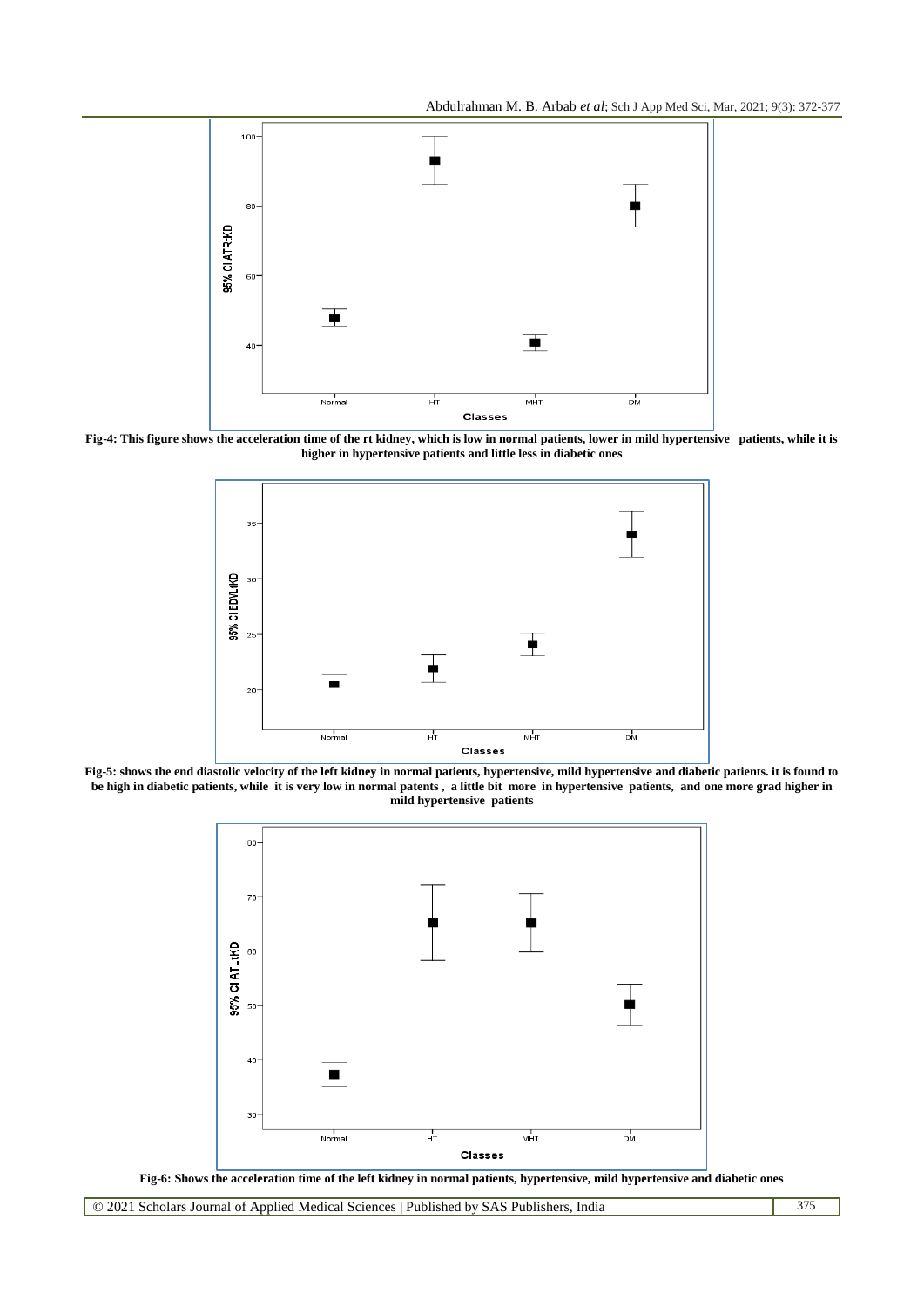## **DISCUSSIONS**

Table 1. Show classification score matrix generated by linear discriminate analysis and the overall classification accuracy of renal disorders 95.4%, were the classification accuracy of normal 98.6%, HT 94%, and MHT 93.8%, while the DM showed a classification accuracy of 92.9%.

Figure 1. Error bar plot shows the BMI of normal patients, hypertensive, mild hypertensive and diabetic patient's. The BMI is low in normal patients while it is high in hypertensive and diabetic patients and moderate in mild hypertensive patients.

Figure 2. This diagram shows the depth of the left kidney in normal patients, hypertensive, mild hypertensive and diabetic patients. The depth is medium in normal patients, while it is smaller in hypertensive patients; the depth is bigger in mild hypertensive patients and little less in diabetic patients,

Figure 3. Shows the end diastolic velocity of the right kidney in normal patients, hypertensive, mild hypertensive and diabetic patients. In normal patients the end diastolic is low, but lower in mild hypertensive patients, in diabetic patients it is higher than in .mild hypertensive patients, but less high than in hypertensive patients.

Figure 4. This figure shows the acceleration time of the rt kidney, which is low in normal patients, lower in mild hypertensive patients, while it is higher in hypertensive patients and little less in diabetic ones.

Figure 5. shows the end diastolic velocity of the left kidney in normal patients, hypertensive, mild hypertensive and diabetic patients. it is found to be high in diabetic patients, while it is very low in normal patents, a little bit more in hypertensive patients, and one more grad higher in mild hypertensive patients.

Figure 6. Shows the acceleration time of the left kidney in normal patients, hypertensive, mild hypertensive and diabetic ones.

It is very low in normal patients, high in hypertensive and mild hypertensive patients and little less in diabetic patients.

## **CONCLUSION**

Characterization of kidney disease in adults' patients using ultrasonography, the data of this study was collected from 200 adults' patients both gender suffering from renal.

Classification score matrix generated by linear discriminate analysis and the overall classification accuracy of renal disorders 95.4%, were the classification accuracy of normal 98.6%, HT 94%, and

MHT 93.8%, while the DM showed a classification accuracy of 92.9%.

Figure 1. Error bar plot shows the BMI of normal patients, hypertensive, mild hypertensive and diabetic patient's. The BMI is low in normal patients while it is high in hypertensive and diabetic patients and moderate in mild hypertensive patients.

The end diastolic velocity of the right kidney in normal patients, hypertensive, mild hypertensive and diabetic patients. In normal patients the end diastolic is low, but lower in mild hypertensive patients; in diabetic patients it is higher than in .mild hypertensive patients, but less high than in hypertensive patients. It is very low in normal patients, high in hypertensive and mild hypertensive patients and little less in diabetic patients.

## **REFERNCES**

- 1. Fernbach S, Fernstein K. The kidney: normal renal anatomy, variants, and congenital anomalies. In: Bulas DI, Faerber EN, Adler BH. eds. Caffey's pediatric diagnostic imaging. Philadel phia, PA: Mosby-Elsevier. 2008:2234–2262
- 2. Geelhoed JJ, Kleyburg-Linkers VE, Snijders SP. Reliability of renal ultrasound measurements in children. Pediatr Nephrol. 2009; 24:1345–1353
- 3. Schlesinger AE, Hernandez RJ, Zerin JM, Marks TI, Kelsch RC. Interobserver and intraobserver variations in sonographic renal length measurements in children. AJR. 1991; 156:1029– 1032
- 4. Zerin JM, Blane CE. Sonographic assessment of renal length in children: a reappraisal. Pediatr Radiol. 1994; 24:101–106
- 5. Leroy S, Chalumeau M, Ulinski T. Impressive renal damage after acute pyelonephritis in a child. Pediatr Nephrol. 2010; 25:1365–1368.
- 6. Roger SD, Beale AM, Cattell, WR and WEBB, JAW, What is the value of measuring renal parenchymal thicknessbeforerenalbiopsy? Clin. Radioi. 1994; 49: 45-49.
- 7. MADAIO, MP, Renalbiopsy, KidneyInt. 1990; 38,529-543 (1990).
- 8. Kidney Disease: Improving Global Outcomes (KDIGO) CKD Work Group. KDIGO 2012 clinical practice guideline for the evaluation and management of chronic kidney disease. Kidney Int Suppl. 2013; 3(1):1-150.
- 9. Centers for Disease Control and Prevention. Chronic kidney disease (CKD) surveillance system. 2017; https: //nccd.cdc.gov/CKD/data.aspx. Accessed January 20, 2017.
- 10. American Diabetes Association. 3. Comprehensive medical evaluation and assessment of comorbidities [published correction appears in Diabetes Care. 2017; 40(7): 985]. Diabetes Care. 2017; 40(suppl 1): S25-S32.

© 2021 Scholars Journal of Applied Medical Sciences | Published by SAS Publishers, India 376